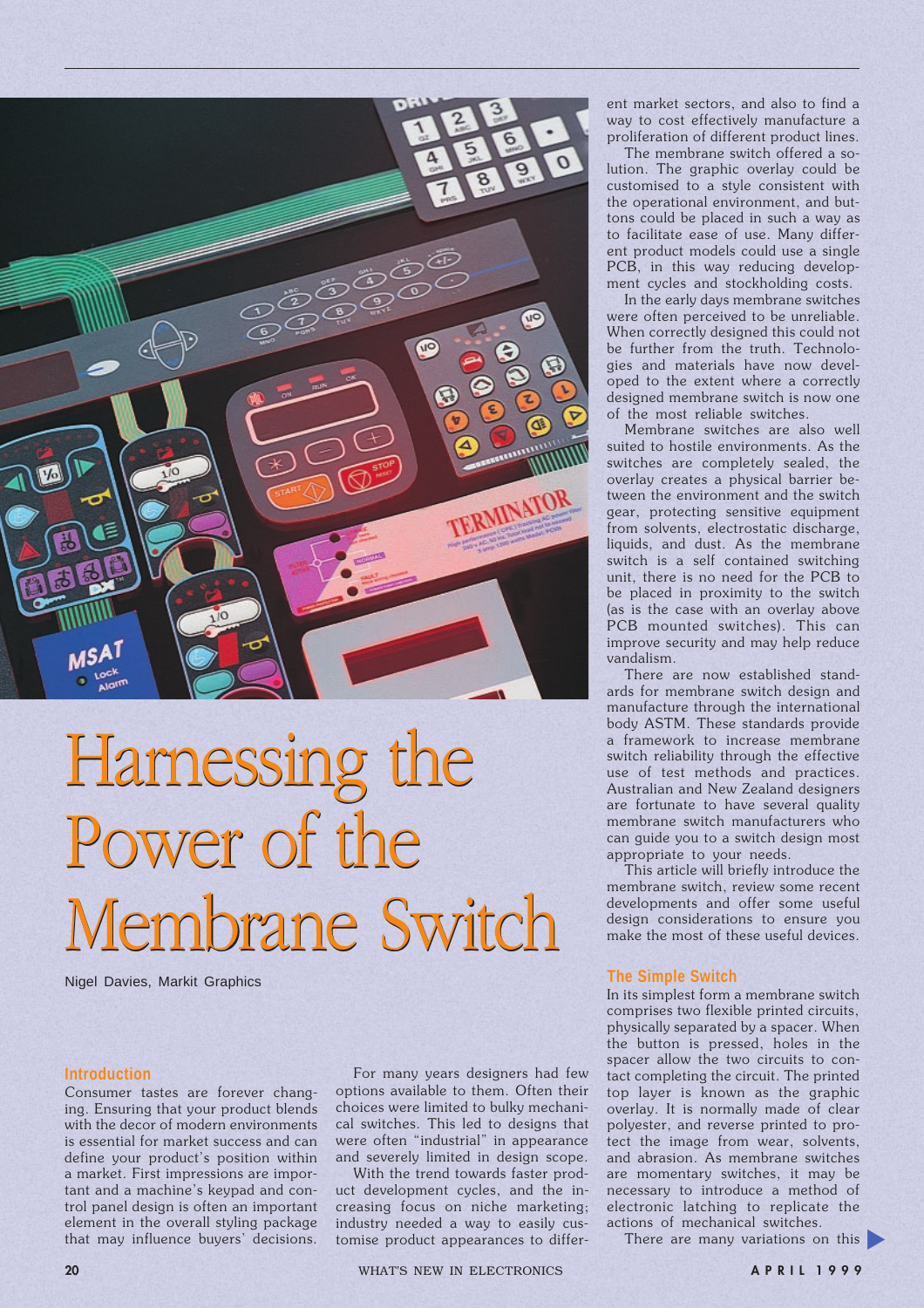simple design, and by laminating further layers into the switch, it is possible to add additional features such as snap domes, ESD/RFI shielding films, lighting panels, and embedded surface mount components.

The membrane switch is mounted on a flat enclosure, and a single ribbon cable connects the switch to the PCB through a single slot in the mounting panel. In contrast, an overlay requires cutouts in the enclosure beneath each switch adding to machining costs.

# **Common Switch Designs Tactile Domes**

The use of metal domes within a switch is popular. Domes are placed within the switch and give positive feedback to the user when they activate a key. Domes are available in many different actuation pressures, and are

designed to last between one and three million actuations before failure.

# **Non Tactile- Soft Touch**

In this design there are no tactile devices. Due to its simplicity this is the most reliable switch and they have been known to exceed 10 million actuations before failure. Embossing the overlay may improve tactile feedback to the user. Commonly manufacturers also incorporate an electronic "beep" when a key is pressed to give further feedback.

# **Polydome**

In this design the polyester

overlay or top circuit is formed using heat and pressure into a dome shape. This provides a positive tactile feel. By changing variables the "feel" and actuation pressure of the dome can be altered to suit the requirements of the client. As the tactile layer is added as one process, this construction can be cost effective in high quantities despite a reasonably high initial tooling cost. Typical life is around 3-5 million actuations.

# **PCB Hybrid**

Replacing the bottom circuit with a PCB can be useful when a rigid base is required. The tactile devices and other options can be constructed above the switch in the normal manner. The PCB style switch is also convenient when LEDs or rigid connections are required. PCB switches are typically double sided which allows the possibility of combining the membrane switch and main PCB on the same board.

# **New Developments in Membrane Switch Design Backlighting**

For many applications both function and indication backlighting is an important consideration. Often this can be achieved with LEDs mounted on the PCB. This can be satisfactory but requires compromises in PCB design and location, while also requiring cutouts in the enclosure for the light to pass through. Often it is not possible to light a key, given that the opaque circuit pads are directly under the pad. The result is a compromise at best.

Electroluminescent backlighting provides a solution. Less than 0.15 mm thickness, EL lighting panels are created using a printed process. A combination of chemicals is printed to the design required, and are laminated under the overlay. This allows the keys to be fully illuminated.





 Electroluminescent lighting is generally powered by an AC power source, meaning that an inverter is required. Inverters can be supplied by many component suppliers however their output is often unsuitable for optimum EL lighting. An output range of 120 VAC @ 400-800Hz is recommended. Your membrane switch manufacturer will be able to recommend or supply a suitable inverter. EL lamps do have a definite life cycle, which depends on the configuration of the inverter to the lamp.

Alternatively, woven fibre optic sheet can be used. A woven fibre optic sheet is laminated under the overlay. Woven fibre optic sheet is most suitable for small keypads, particularly those without the cutouts necessary for LCDs etc. Woven fibre has the advantage that the light source is usually LED and can be changed on failure or chosen to suit the light intensity and colour required.

## **Function Indication**

Typically LEDs are used for function illumination. LEDs are often placed on a PCB directly below the membrane switch. This can cause some constraints on both PCB positioning (directly below the membrane switch) or require that the PCB is bigger than may absolutely necessary. Embedding the LEDs within the membrane switch is a useful alternative. The LEDs are typically surface mounted on a separate circuit to the membrane switch, however low profile LEDs may be mounted on the same layer as the bottom circuit.

Electroluminescent lighting is being examined by same manufacturers as a means of providing function illumination. As the "LEDs" can be printed in the position required this reduces both the cost of LEDs and their mounting.

## **ESD/RFI Shielding**

As requirements for RFI shielding have become more rigorous, the membrane switch has come under scrutiny as an area of RFI compliance. There are several ways RFI can be reduced. The easiest is by printing an earthed silver grid above the top circuit within the switch. For more positive control, a specialist conductive layer is laminated within the switch which is then earthed through a separate connection. Shielding through clear LCD windows is often a problem, however the addition of a clear, earthed conductive layer allows this problem to be avoided.

# **Cost Effective Prototyping**

High initial setup and tooling costs used to make membrane switches an expensive proposition for small quantities. The industrial lasers used by many manufacturers these days can considerably reduce tooling costs. Digital printing technologies are improving, and will soon be adequate for most prototyping and market testing purposes.

## **Designing for Reliability**

Constructed correctly, a membrane switch is an exceptionally reliable device. However, a reliable design requires an in-depth understanding of membrane switch characteristics. Each manufacturer has their own specifications but in a general sense the following are useful guidelines.

#### **Environment**

Always give your manufacturer a full description of the environment in which the switch will be used. This is